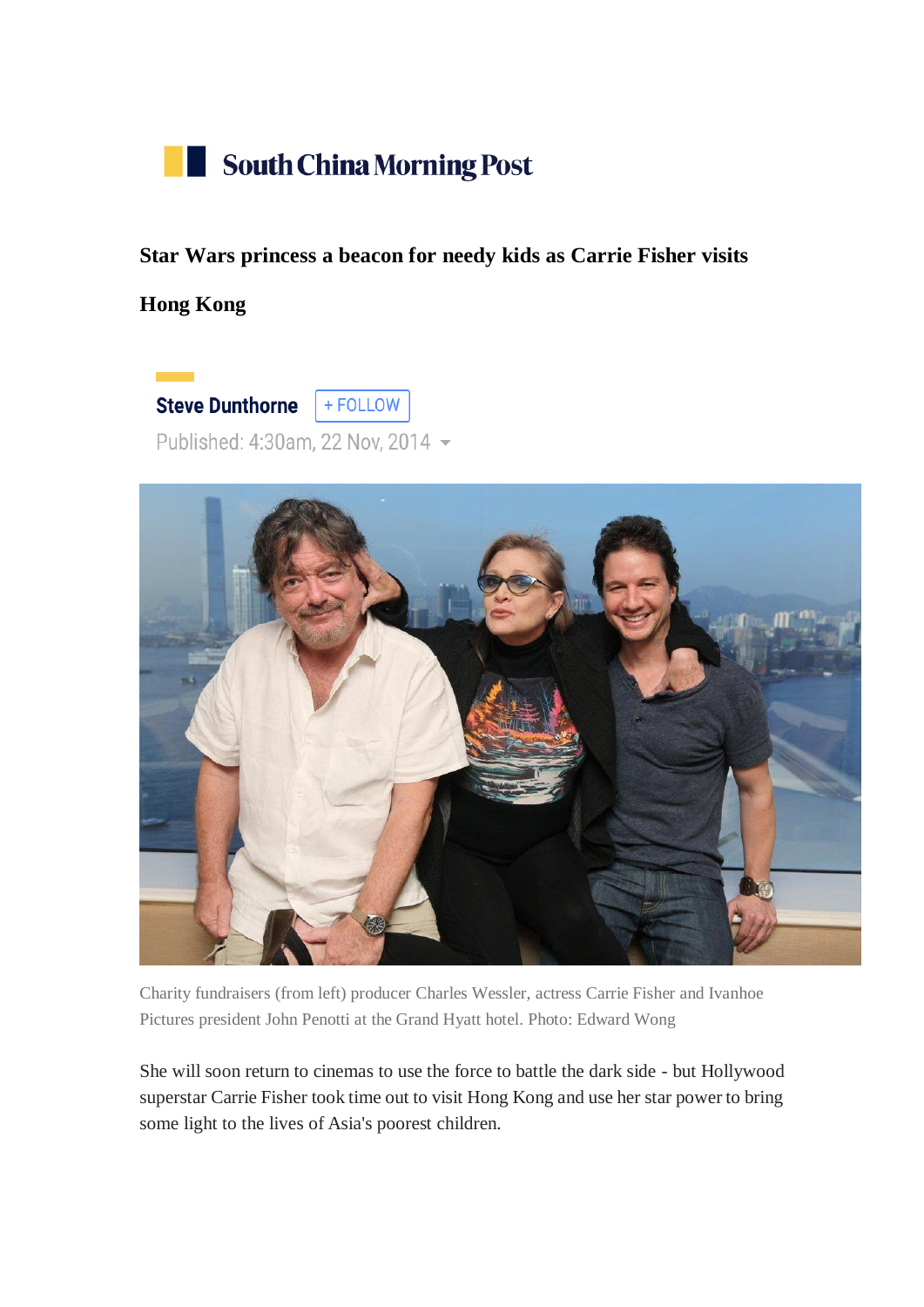The actress, best known as Princess Leia in the Star Wars films, was guest of honour at last night's The Hub charity ball, raising money for children across Asia. Beneficiaries included The Hub Hong Kong, which supports education in Sham Shui Po, one of the city's poorest districts.

"I like children, I even have one of my own," Fisher joked, to explain why she agreed to headline the ball. The invitation came via friend and producer Charles Wessler, who learned about The Hub from fellow producer John Penotti, a friend of the Hong Kong charity's co-founder, businessman David Boehm.

Fisher and Wessler combined their Hong Kong visit with a trip to two orphanages in Myanmar.

"When Charlie told me about what was going on and how I could help, I happily came aboard," Fisher said. "Also I haven't been to Myanmar."

A video of the visit prepared for last night's ball at the Grand Hyatt hotel in Wan Chai showed Fisher singing, sharing make-up with the children and allowing a girl to apply homemade sunscreen to her face.

"She did a much better job," the actress joked. "They're gorgeous kids - it looks like you staged it. It looks like a gorgeous painting of just colour and life and innocence, and they deserve everything that we give them."

Wessler, who worked on two of the original three Star Wars films, said he wanted to help as soon as he found out about the organisation.

As well as organising Fisher's visit, he donated signed posters to auction off from some of the hit comedies he has filmed over the years, including Dumb and Dumber and sequel Dumb and Dumber To, which opened in Hong Kong this week.

"I looked at the websites and the video they sent and it seemed like a really great organisation," Wessler said. "You're working with kids, you're helping kids, you're making their lives better."

Fisher, who will return to her iconic role in Star Wars: The Force Awakens, due for release in December next year, is a frequent visitor to Hong Kong.

"I was just here about a year and a half ago; we went to Harbin for the ice [festival]. It was awesome," she said. "I come through here, stay here."